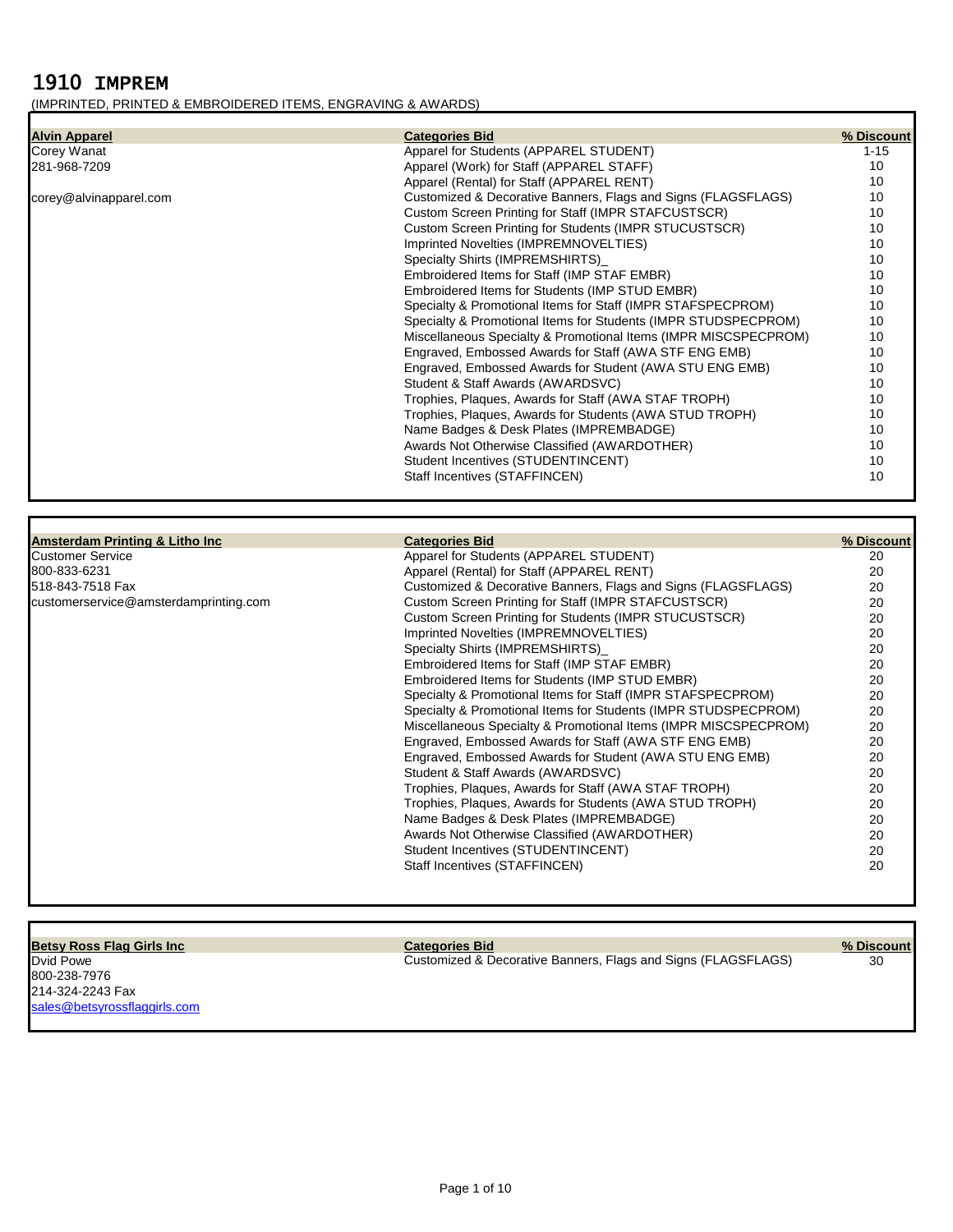| <b>Bayou City Shirts Inc</b> | <b>Categories Bid</b>                                           | % Discount |
|------------------------------|-----------------------------------------------------------------|------------|
| Cassandra Barrios            | Apparel for Students (APPAREL STUDENT)                          | 50         |
| 832-327-3215                 | Apparel (Rental) for Staff (APPAREL RENT)                       | 50         |
| 832-327-3232                 | Customized & Decorative Banners, Flags and Signs (FLAGSFLAGS)   | 55         |
| cassie@bayoucityshirts.com   | Custom Screen Printing for Staff (IMPR STAFCUSTSCR)             | 55         |
|                              | Custom Screen Printing for Students (IMPR STUCUSTSCR)           | 55         |
|                              | Imprinted Novelties (IMPREMNOVELTIES)                           | 50         |
|                              | Specialty Shirts (IMPREMSHIRTS)                                 | 50         |
|                              | Embroidered Items for Staff (IMP STAF EMBR)                     | 50         |
|                              | Embroidered Items for Students (IMP STUD EMBR)                  | 50         |
|                              | Specialty & Promotional Items for Staff (IMPR STAFSPECPROM)     | 55         |
|                              | Specialty & Promotional Items for Students (IMPR STUDSPECPROM)  | 55         |
|                              | Miscellaneous Specialty & Promotional Items (IMPR MISCSPECPROM) | 55         |
|                              | Engraved, Embossed Awards for Staff (AWA STF ENG EMB)           | 55         |
|                              | Engraved, Embossed Awards for Student (AWA STU ENG EMB)         | 55         |
|                              | Student & Staff Awards (AWARDSVC)                               | 55         |
|                              | Trophies, Plaques, Awards for Staff (AWA STAF TROPH)            | 55         |
|                              | Trophies, Plaques, Awards for Students (AWA STUD TROPH)         | 55         |
|                              | Name Badges & Desk Plates (IMPREMBADGE)                         | 55         |
|                              | Awards Not Otherwise Classified (AWARDOTHER)                    | 55         |
|                              | Student Incentives (STUDENTINCENT)                              | 55         |
|                              | Staff Incentives (STAFFINCEN)                                   | 55         |

| <b>Shelby Wilson</b>     |
|--------------------------|
| 214-340-1321             |
| 214-340-1388 Fax         |
| policeawards@daystan.cor |

| David & Stanton Promotions | <b>Categories Bid</b>                                          | % Discount |
|----------------------------|----------------------------------------------------------------|------------|
| <b>Shelby Wilson</b>       | Apparel for Students (APPAREL STUDENT)                         | 15         |
| 214-340-1321               | Apparel (rental) for Staff (APPAREL RENT)                      | 15         |
| 214-340-1388 Fax           | Apparel (work) for Staff (APPAREL STAFF)                       | 15         |
| policeawards@davstan.com   | Customized & Decorative Banners, Flags and Signs (FLAGSFLAGS)  | 10         |
|                            | Cusom Screen Printing for Staff (IMPR STAFCUSTSCR)             | 10         |
|                            | Custom Screen Printing for Students (IMPR STU CUSTSCR)         | 10         |
|                            | Embroidered Items for Staff (IMP STAF EMBR)                    | 10         |
|                            | Specialty & Promotional Items for Staff (IMPR STAFSPECPROM)    | 10         |
|                            | Specialty & Promotional Items for Students (IMPR STUDSPECPROM) | 10         |
|                            | Miscellaneous Specialty & Promotional (IMPR MISCSPECPROM)      | 10         |
|                            | Student Incentives (STUDENTINCENT)                             | 15         |
|                            | Staff Incentives (STAFFINCEN)                                  | 15         |

## **Downtown T-Shirt Factory Categories Bid % Discount** Lorri Landers **Apparel for Students (APPAREL STUDENT**) 0 281-331-8525 Apparel (Work) for Staff (APPAREL STAFF) 0 None Custom Screen Printing for Staff (IMPR STAFCUSTSCR)<br>Sales@downtowntees.com **Custom Screen Printing for Students (IMPR STUCUSTSC** [sales@downtowntees.com](mailto:nancy.garcia@gandyink.com) Custom Screen Printing for Students (IMPR STUCUSTSCR) 0 Imprinted Novelties (IMPREMNOVELTIES) 0 Embroidered Items for Staff (IMP STAF EMBR) 0

| Embroidered Items for Students (IMP STUD EMBR)                  |   |
|-----------------------------------------------------------------|---|
| Specialty & Promotional Items for Staff (IMPR STAFSPECPROM)     |   |
| Specialty & Promotional Items for Students (IMPR STUDSPECPROM)  | 0 |
| Miscellaneous Specialty & Promotional Items (IMPR MISCSPECPROM) | 0 |
| Student & Staff Awards (AWARDSVC)                               |   |
| Awards Not Otherwise Classified (AWARDOTHER)                    |   |
| Student Incentives (STUDENTINCENT)                              |   |
| Staff Incentives (STAFFINCEN)                                   |   |
|                                                                 |   |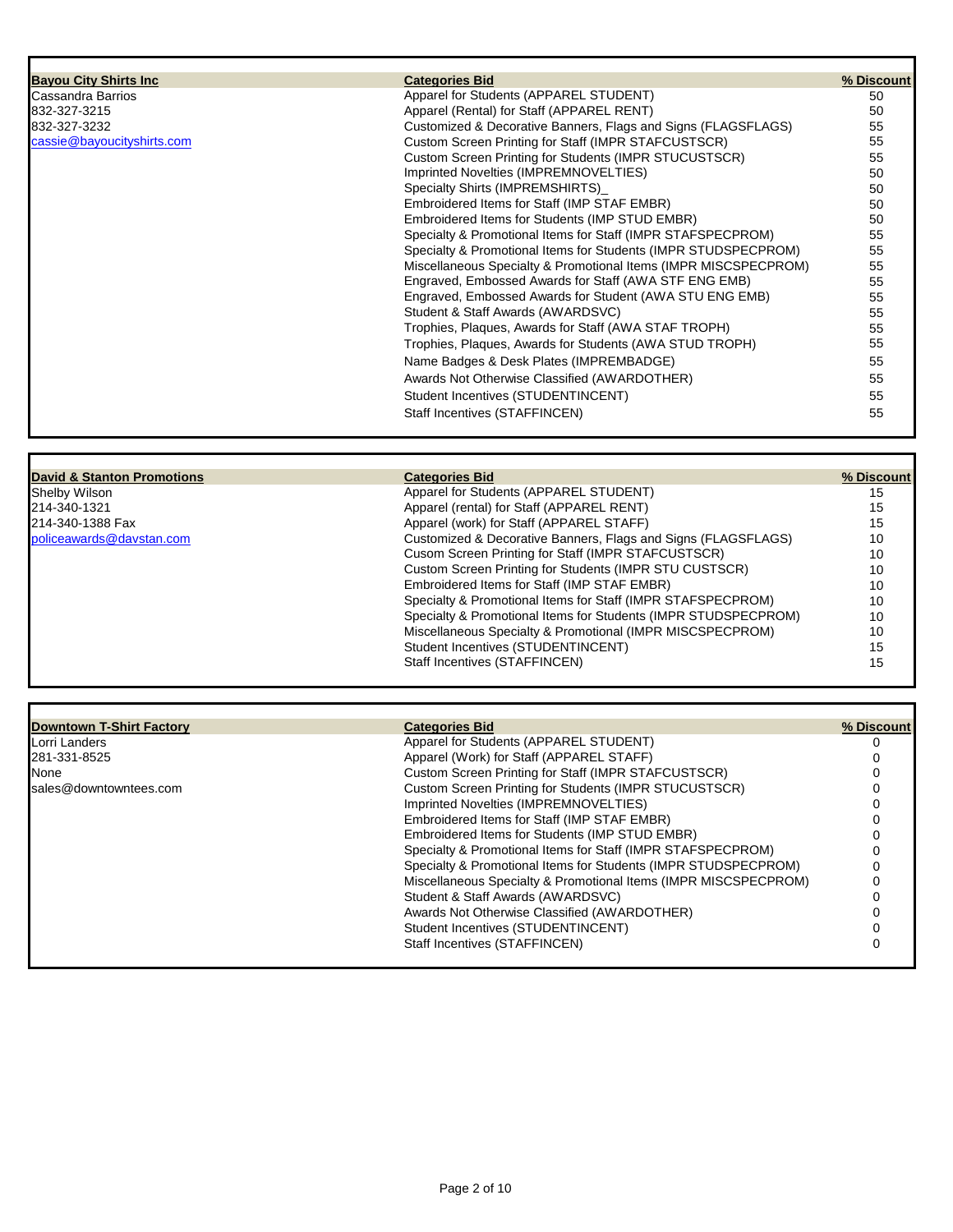| <b>Dynamic Designs</b>      | <b>Categories Bid</b>                                           | % Discount |
|-----------------------------|-----------------------------------------------------------------|------------|
| Cindy Davis                 | Apparel for Students (APPAREL STUDENT)                          |            |
| 254-628-8272                | Apparel (Work) for Staff (APPAREL STAFF)                        |            |
|                             | Apparel (Rental) for Staff (APPAREL RENT)                       |            |
| cindy@dynamicdesignsinc.com | Customized & Decorative Banners, Flags and Signs (FLAGSFLAGS)   |            |
|                             | Custom Screen Printing for Staff (IMPR STAFCUSTSCR)             |            |
|                             | Custom Screen Printing for Students (IMPR STUCUSTSCR)           |            |
|                             | Imprinted Novelties (IMPREMNOVELTIES)                           |            |
|                             | Specialty Shirts (IMPREMSHIRTS)                                 |            |
|                             | Embroidered Items for Staff (IMP STAF EMBR)                     |            |
|                             | Embroidered Items for Students (IMP STUD EMBR)                  |            |
|                             | Specialty & Promotional Items for Staff (IMPR STAFSPECPROM)     |            |
|                             | Specialty & Promotional Items for Students (IMPR STUDSPECPROM)  |            |
|                             | Miscellaneous Specialty & Promotional Items (IMPR MISCSPECPROM) |            |
|                             | Engraved, Embossed Awards for Staff (AWA STF ENG EMB)           |            |
|                             | Engraved, Embossed Awards for Student (AWA STU ENG EMB)         |            |
|                             | Student & Staff Awards (AWARDSVC)                               |            |
|                             | Trophies, Plaques, Awards for Staff (AWA STAF TROPH)            |            |
|                             | Trophies, Plaques, Awards for Students (AWA STUD TROPH)         |            |
|                             | Name Badges & Desk Plates (IMPREMBADGE)                         |            |
|                             | Awards Not Otherwise Classified (AWARDOTHER)                    |            |
|                             | Student Incentives (STUDENTINCENT)                              |            |
|                             | Staff Incentives (STAFFINCEN)                                   |            |

| <b>Educational Products Inc.</b> | <b>Categories Bid</b>                                           | % Discount |
|----------------------------------|-----------------------------------------------------------------|------------|
| Marta Savin                      | Apparel for Students (APPAREL STUDENT)                          |            |
| 832-327-6306                     | Customized & Decorative Banners, Flags and Signs (FLAGSFLAGS)   |            |
| 469-568-3610                     | Custom Screen Printing for Staff (IMPR STAFCUSTSCR)             |            |
| msavin@educationalproducts.com   | Custom Screen Printing for Students (IMPR STUCUSTSCR)           |            |
|                                  | Imprinted Novelties (IMPREMNOVELTIES)                           |            |
|                                  | Specialty Shirts (IMPREMSHIRTS)                                 |            |
|                                  | Embroidered Items for Staff (IMP STAF EMBR)                     |            |
|                                  | Embroidered Items for Students (IMP STUD EMBR)                  |            |
|                                  | Specialty & Promotional Items for Staff (IMPR STAFSPECPROM)     |            |
|                                  | Specialty & Promotional Items for Students (IMPR STUDSPECPROM)  |            |
|                                  | Miscellaneous Specialty & Promotional Items (IMPR MISCSPECPROM) |            |
|                                  | Student & Staff Awards (AWARDSVC)                               |            |
|                                  | Trophies, Plaques, Awards for Staff (AWA STAF TROPH)            |            |
|                                  | Trophies, Plagues, Awards for Students (AWA STUD TROPH)         |            |
|                                  | Name Badges & Desk Plates (IMPREMBADGE)                         |            |
|                                  | Awards Not Otherwise Classified (AWARDOTHER)                    |            |
|                                  | Student Incentives (STUDENTINCENT)                              |            |
|                                  | Staff Incentives (STAFFINCEN)                                   |            |

٦

Г

| <b>Engraving Etc.</b> | <b>Categories Bid</b>                                           | % Discount |
|-----------------------|-----------------------------------------------------------------|------------|
| Joan Young            | Specialty Shirts (IMPREMSHIRTS)                                 | 40         |
| 281-331-6275          | Embroidered Items for Staff (IMP STAF EMBR)                     | 40         |
|                       | Embroidered Items for Students (IMP STUD EMBR)                  | 40         |
| youngjo917@aol.com    | Specialty & Promotional Items for Staff (IMPR STAFSPECPROM)     | 40         |
|                       | Specialty & Promotional Items for Students (IMPR STUDSPECPROM)  | 40         |
|                       | Miscellaneous Specialty & Promotional Items (IMPR MISCSPECPROM) | 40         |
|                       | Student & Staff Awards (AWARDSVC)                               | 40         |
|                       | Trophies, Plaques, Awards for Staff (AWA STAF TROPH)            | 40         |
|                       | Trophies, Plaques, Awards for Students (AWA STUD TROPH)         | 40         |
|                       | Name Badges & Desk Plates (IMPREMBADGE)                         | 40         |
|                       | Awards Not Otherwise Classified (AWARDOTHER)                    | 40         |
|                       | Student Incentives (STUDENTINCENT)                              | 40         |
|                       | Staff Incentives (STAFFINCEN)                                   | 40         |
|                       |                                                                 |            |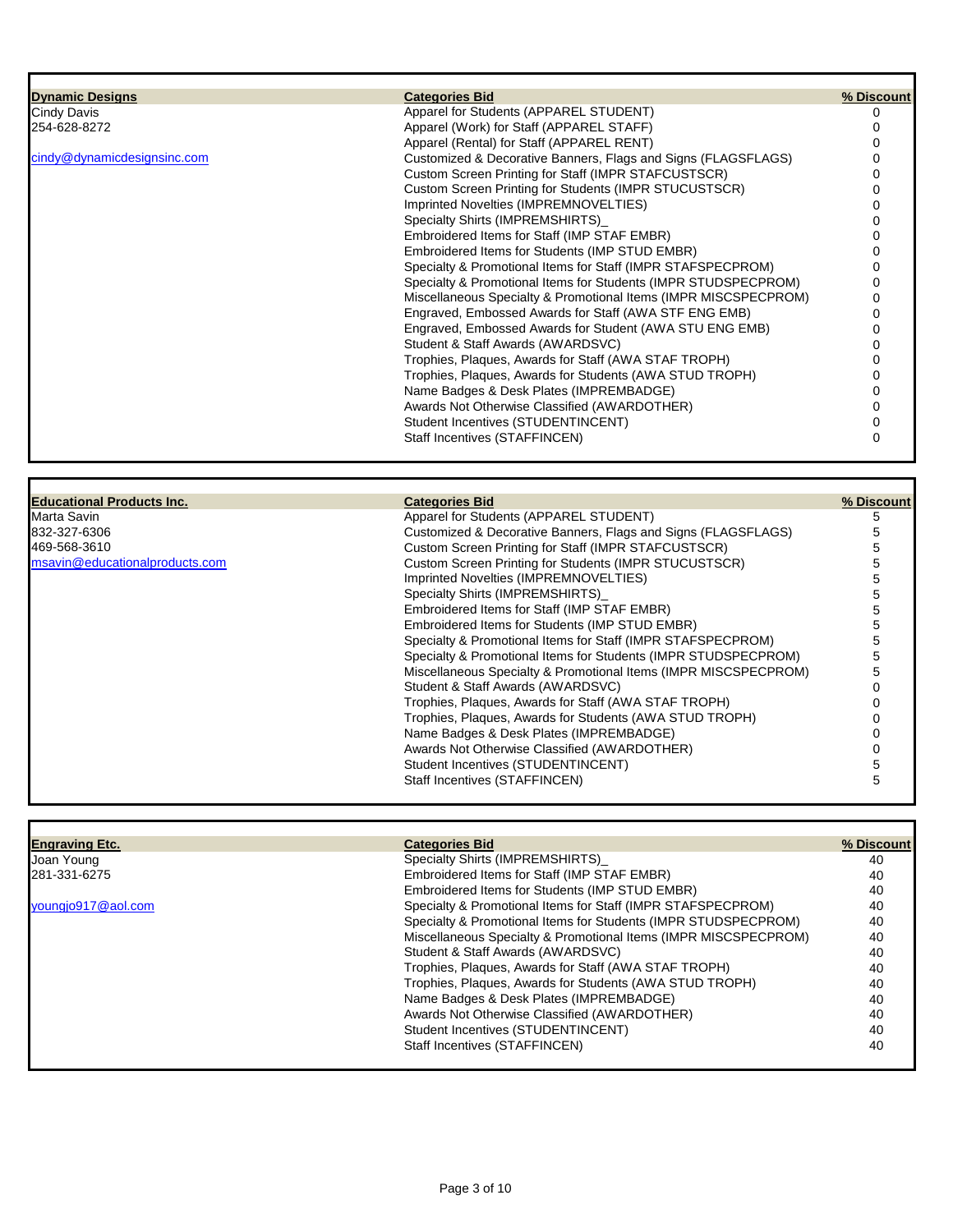| <b>Gandy Ink</b>                            | <b>Categories Bid</b>                                           | % Discount |
|---------------------------------------------|-----------------------------------------------------------------|------------|
| Nancy Garcia                                | Apparel for Students (APPAREL STUDENT)                          | 0          |
| 800-999-8137 ext. 316                       | Apparel (rental) for Staff (APPAREL RENT)                       | 0          |
| 866-949-6999 Fax                            | Apparel (work) for Staff (APPAREL STAFF)                        | 0          |
| info@gandyink.com                           | Cusom Screen Printing for Staff (IMPR STAFCUSTSCR)              |            |
|                                             |                                                                 | 0          |
|                                             | Custom Screen Printing for Students (IMPRSTU CUSTSCR)           | 0          |
|                                             | Embroidered Items for Staff (IMP STAF EMBR)                     | 0          |
|                                             | Embroidered Items for Students (IMP STUD EMBR)                  | 0          |
|                                             | Specialty & Promotional Items for Staff (IMP STAFSPECPROM)      | 0          |
|                                             | Specialty & Promotional Items for Students (IMP STUDSPECPROM)   | $\Omega$   |
|                                             |                                                                 |            |
| <b>GE Binder Supplies</b>                   | <b>Categories Bid</b>                                           | % Discount |
| Mary Huynh                                  | Specialty & Promotional Items for Staff (IMPR STAFSPECPROM)     | 10         |
| 713-864-0234                                | Specialty & Promotional Items for Students (IMPR STUDSPECPROM)  | 10         |
| 713-864-7225                                | Miscellaneous Specialty & Promotional Items (IMPR MISCSPECPROM) | 10         |
| mhuynh@gebinder.com                         |                                                                 |            |
|                                             |                                                                 |            |
| <b>Graphics Store, LLC</b>                  | <b>Categories Bid</b>                                           | % Discount |
| Autumn White                                | Apparel for Students (APPAREL STUDENT)                          | $5 - 20$   |
| 981-429-7746                                | Apparel (Work) for Staff (APPAREL STAFF)                        | $5 - 20$   |
| 817-429-6626 Fax                            |                                                                 |            |
|                                             | Apparel (Rental) for Staff (APPAREL RENT)                       | $5 - 20$   |
| info@graphicsstore.org                      | Custom Screen Printing for Staff (IMPR STAFCUSTSCR)             | $5 - 20$   |
|                                             | Customized & Decorative Banners, Flags and Signs (FLAGSFLAGS)   | $5 - 20$   |
|                                             | Custom Screen Printing for Students (IMPR STUCUSTSCR)           | $5 - 20$   |
|                                             | Imprinted Novelties (IMPREMNOVELTIES)                           | $5 - 20$   |
|                                             | Specialty Shirts (IMPREMSHIRTS)                                 | $5 - 20$   |
|                                             | Embroidered Items for Staff (IMP STAF EMBR)                     | $5 - 20$   |
|                                             | Embroidered Items for Students (IMP STUD EMBR)                  | $5 - 20$   |
|                                             | Specialty & Promotional Items for Staff (IMPR STAFSPECPROM)     | $5 - 20$   |
|                                             | Specialty & Promotional Items for Students (IMPR STUDSPECPROM)  | $5 - 20$   |
|                                             | Miscellaneous Specialty & Promotional Items (IMPR MISCSPECPROM) | $5 - 20$   |
|                                             | Student & Staff Awards (AWARDSVC)                               | $5 - 20$   |
|                                             | Trophies, Plaques, Awards for Staff (AWA STAF TROPH)            | $5 - 20$   |
|                                             | Trophies, Plaques, Awards for Students (AWA STUD TROPH)         | $5 - 20$   |
|                                             | Awards Not Otherwise Classified (AWARDOTHER)                    | $5 - 20$   |
|                                             | Student Incentives (STUDENTINCENT)                              | $5 - 20$   |
|                                             | Staff Incentives (STAFFINCEN)                                   | $5 - 20$   |
|                                             |                                                                 |            |
| <b>Groggy Dog Sportswear &amp; Graphics</b> | <b>Categories Bid</b>                                           | % Discount |
| <b>Mary Ann Chambers</b>                    | Apparel for Students (APPAREL STUDENT)                          | 5          |
| 940-891-4022                                | Apparel (Work) for Staff (APPAREL STAFF)                        | 5          |
| 940-891-4021 Fax                            | Custom Screen Printing for Staff (IMPR STAFCUSTSCR)             | 5          |
| mchambers@groggydogonline.com               | Custom Screen Printing for Students (IMPR STUCUSTSCR)           | 5          |
|                                             | Embroidered Items for Staff (IMP STAF EMBR)                     |            |
|                                             | Embroidered Items for Students (IMP STUD EMBR)                  | 5          |
|                                             | Specialty & Promotional Items for Staff (IMPR STAFSPECPROM)     | 5          |
|                                             | Specialty & Promotional Items for Students (IMPR STUDSPECPROM)  | 5          |
|                                             | Miscellaneous Specialty & Promotional Items (IMPR MISCSPECPROM) | 5          |
|                                             | Student Incentives (STUDENTINCENT)                              | 5          |
|                                             | Staff Incentives (STAFFINCEN)                                   | 5          |
|                                             |                                                                 |            |

| <b>Gulf Coast Specialties</b> | <b>Categories Bid</b>                                   | % Discount |
|-------------------------------|---------------------------------------------------------|------------|
| Mike Carlton                  | Engraved, Embossed Awards for Staff (AWA STF ENG EMB)   | $0 - 5$    |
| 888-388-0055                  | Engraved, Embossed Awards for Student (AWA STU ENG EMB) | $0 - 5$    |
| 979-480-0077 Fax              | Student & Staff Awards (AWARDSVC)                       | $0 - 5$    |
| mike@gulfcoastspecialties.com | Trophies, Plaques, Awards for Staff (AWA STAF TROPH)    | $0 - 5$    |
|                               | Trophies, Plagues, Awards for Students (AWA STUD TROPH) | $0 - 5$    |
|                               | Name Badges & Desk Plates (IMPREMBADGE)                 | $0-5$      |
|                               | Awards Not Otherwise Classified (AWARDOTHER)            | $0 - 5$    |

Г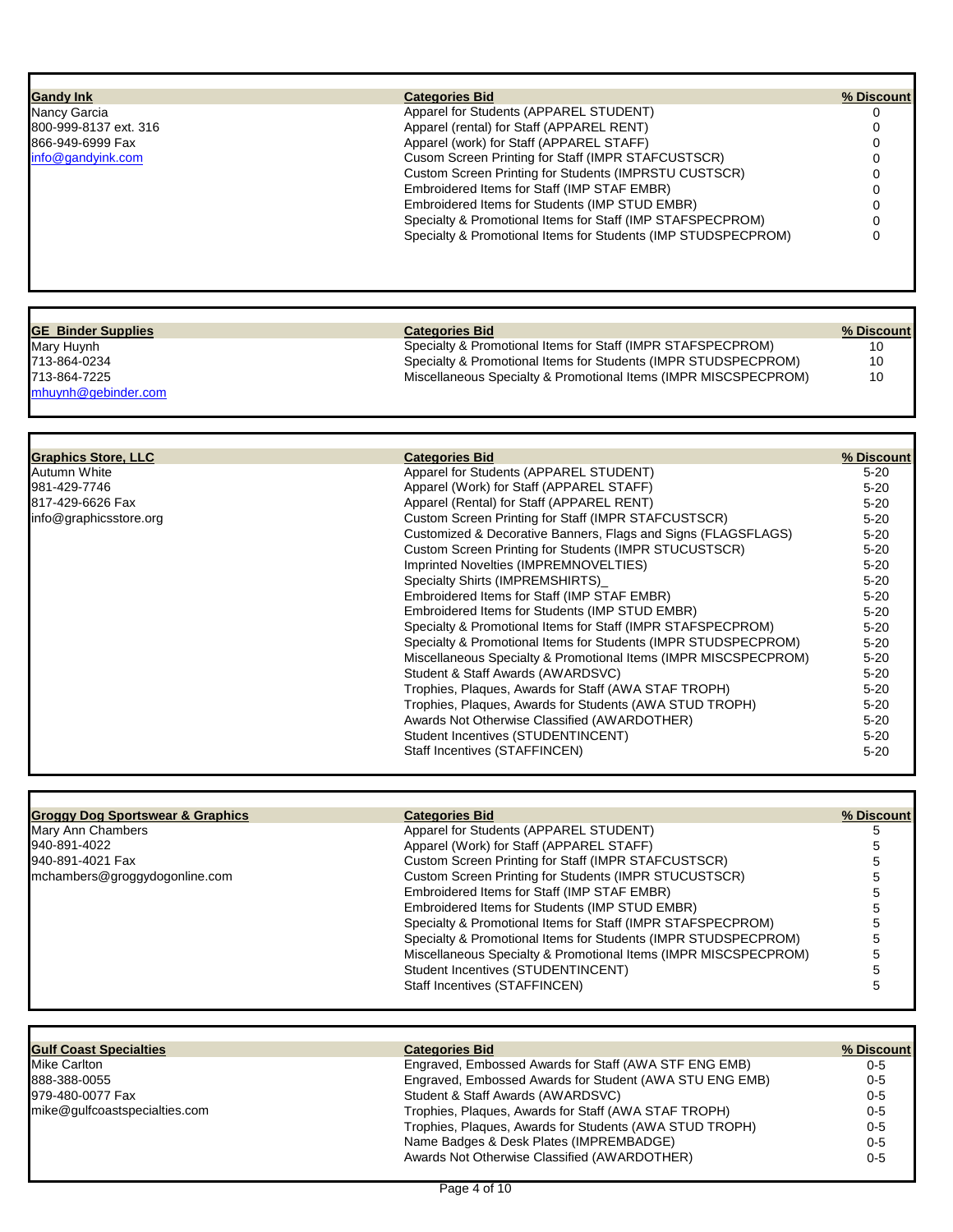| <b>Hodges Badges Company Inc.</b>                  | <b>Categories Bid</b>                                                                                                    | % Discount      |
|----------------------------------------------------|--------------------------------------------------------------------------------------------------------------------------|-----------------|
| Allison Abgrab                                     | Customized & Decorative Banners, Flags and Signs (FLAGSFLAGS)                                                            | 0               |
| 800-556-2440                                       | Specialty & Promotional Items for Staff (IMPR STAFSPECPROM)                                                              | 0               |
| 800-292-7377                                       | Specialty & Promotional Items for Students (IMPR STUDSPECPROM)                                                           | 0               |
| info@hodgesbadges.com                              | Miscellaneous Specialty & Promotional Items (IMPR MISCSPECPROM)                                                          | 0               |
|                                                    | Engraved, Embossed Awards for Staff (AWA STF ENG EMB)                                                                    | 0               |
|                                                    | Engraved, Embossed Awards for Student (AWA STU ENG EMB)                                                                  | O               |
|                                                    | Student & Staff Awards (AWARDSVC)                                                                                        | 0               |
|                                                    | Trophies, Plaques, Awards for Staff (AWA STAF TROPH)                                                                     |                 |
|                                                    | Trophies, Plaques, Awards for Students (AWA STUD TROPH)                                                                  | 0               |
|                                                    |                                                                                                                          |                 |
|                                                    | Name Badges & Desk Plates (IMPREMBADGE)                                                                                  | 0               |
|                                                    | Awards Not Otherwise Classified (AWARDOTHER)<br>Student Incentives (STUDENTINCENT)                                       | 0<br>0          |
|                                                    |                                                                                                                          |                 |
| <b>House of Ribbons</b>                            | <b>Categories Bid</b>                                                                                                    | % Discount      |
| Frances Rehfeld                                    | Student & Staff Awards (AWARDSVC)                                                                                        | 0               |
| 512-267-0074                                       | Trophies, Plaques, Awards for Staff (AWA STAF TROPH)                                                                     | 0               |
| 512-267-9939                                       | Trophies, Plaques, Awards for Students (AWA STUD TROPH)                                                                  | 0               |
| houseofribbons@gmail.com                           | Awards Not Otherwise Classified (AWARDOTHER)                                                                             | 0               |
|                                                    | Student Incentives (STUDENTINCENT)                                                                                       | $\Omega$        |
|                                                    |                                                                                                                          |                 |
| <b>Houston Graduation Center Inc.- Herff Jones</b> | <b>Categories Bid</b>                                                                                                    | % Discount      |
| Dalas Dale                                         | Apparel for Students (APPAREL STUDENT)                                                                                   | 0               |
| 713-864-6464                                       | Apparel (Work) for Staff (APPAREL STAFF)                                                                                 | 0               |
| 713-864-9955<br>dalas@hjgradcenter.com             | Apparel (Rental) for Staff (APPAREL RENT)                                                                                | O               |
|                                                    | Customized & Decorative Banners, Flags and Signs (FLAGSFLAGS)                                                            | 0               |
|                                                    | Custom Screen Printing for Staff (IMPR STAFCUSTSCR)<br><b>Custom Screen Printing for Students (IMPR STUCUSTSCR)</b>      |                 |
|                                                    | Imprinted Novelties (IMPREMNOVELTIES)                                                                                    | 0<br>0          |
|                                                    | Specialty Shirts (IMPREMSHIRTS)                                                                                          | 0               |
|                                                    | Embroidered Items for Staff (IMP STAF EMBR)                                                                              |                 |
|                                                    | Embroidered Items for Students (IMP STUD EMBR)                                                                           | 0               |
|                                                    | Specialty & Promotional Items for Staff (IMPR STAFSPECPROM)                                                              |                 |
|                                                    | Specialty & Promotional Items for Students (IMPR STUDSPECPROM)                                                           | 0               |
|                                                    | Miscellaneous Specialty & Promotional Items (IMPR MISCSPECPROM)                                                          | 0               |
|                                                    | Engraved, Embossed Awards for Staff (AWA STF ENG EMB)                                                                    | 0               |
|                                                    | Engraved, Embossed Awards for Student (AWA STU ENG EMB)                                                                  |                 |
|                                                    | Student & Staff Awards (AWARDSVC)                                                                                        |                 |
|                                                    | Trophies, Plaques, Awards for Staff (AWA STAF TROPH)                                                                     | 0               |
|                                                    | Trophies, Plagues, Awards for Students (AWA STUD TROPH)                                                                  |                 |
|                                                    | Name Badges & Desk Plates (IMPREMBADGE)                                                                                  | $\Omega$        |
|                                                    |                                                                                                                          |                 |
|                                                    | Awards Not Otherwise Classified (AWARDOTHER)                                                                             | 0               |
|                                                    | Student Incentives (STUDENTINCENT)                                                                                       | 0               |
|                                                    | Staff Incentives (STAFFINCEN)                                                                                            | 0               |
|                                                    |                                                                                                                          |                 |
| <b>Jones School Supply Co., Inc.</b>               | <b>Categories Bid</b>                                                                                                    |                 |
| Lisa Anderson                                      | Specialty & Promotional Items for Staff (IMPR STAFSPECPROM)                                                              | % Discount<br>0 |
| 800-845-1807                                       | Specialty & Promotional Items for Students (IMPR STUDSPECPROM)                                                           | 0               |
| 800-942-5421 Fax                                   |                                                                                                                          |                 |
| sales@jonesawards.com                              | Miscellaneous Specialty & Promotional Items (IMPR MISCSPECPROM)<br>Engraved, Embossed Awards for Staff (AWA STF ENG EMB) | 0               |

Student & Staff Awards (AWARDSVC) 0 Trophies, Plaques, Awards for Staff (AWA STAF TROPH) 0 Trophies, Plaques, Awards for Students (AWA STUD TROPH) 0 Awards Not Otherwise Classified (AWARDOTHER) 0 Student Incentives (STUDENTINCENT) 0 Staff Incentives (STAFFINCEN) 0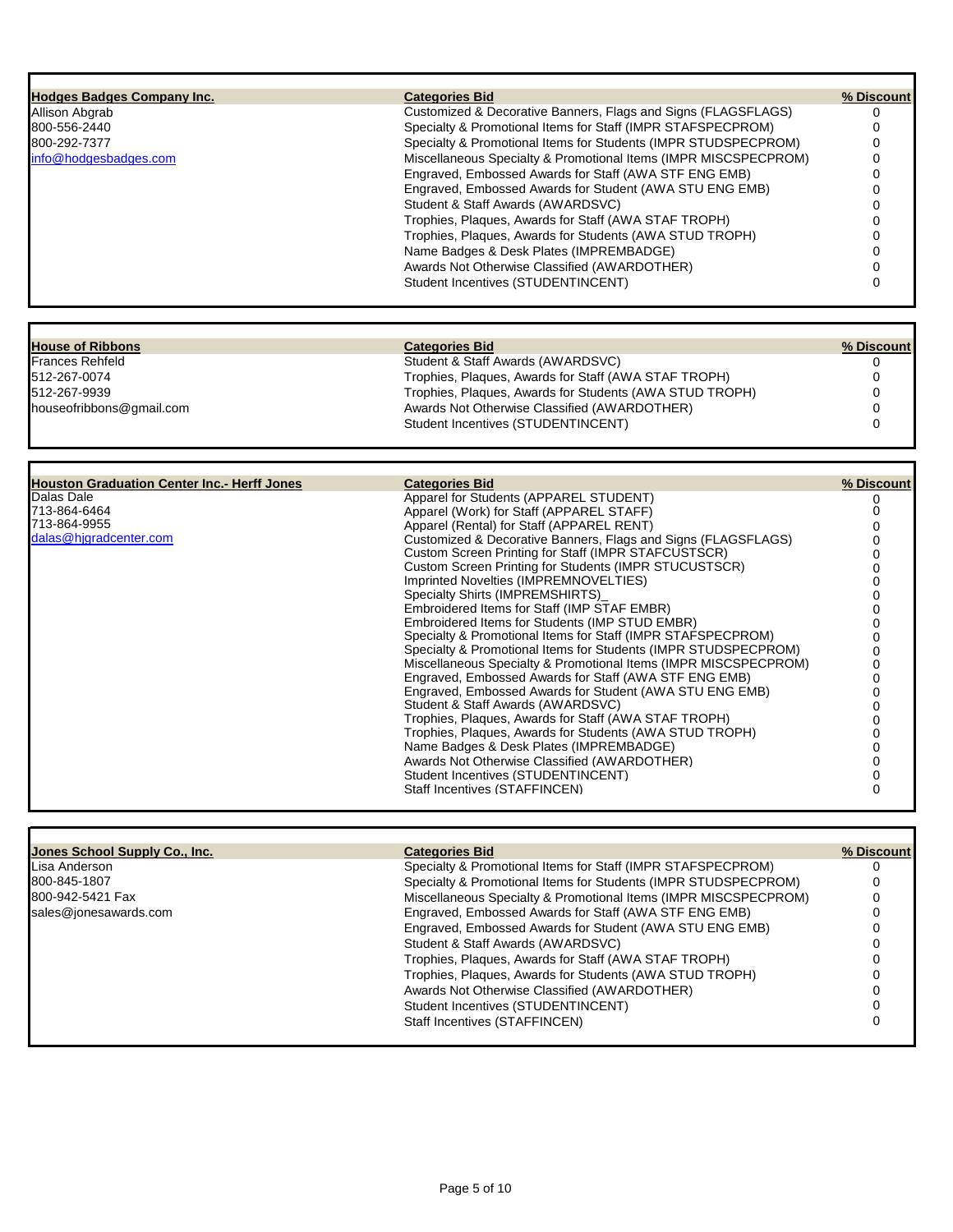| <b>Jostens Awards</b>        | <b>Categories Bid</b>                                                                                           | % Discount    |
|------------------------------|-----------------------------------------------------------------------------------------------------------------|---------------|
| Tara Adams                   | Apparel for Students (APPAREL STUDENT)                                                                          | 5             |
| 507-455-6332                 | Customized & Decorative Banners, Flags and Signs (FLAGSFLAGS)                                                   | 10            |
| 800-891-4087 Fax             | Engraved, Embossed Awards for Staff (AWA STF ENG EMB)                                                           | 10            |
| poadmin@neffco.com           | Engraved, Embossed Awards for Student (AWA STU ENG EMB)                                                         | 10            |
|                              | Student & Staff Awards (AWARDSVC)                                                                               | 10            |
|                              | Trophies, Plaques, Awards for Staff (AWA STAF TROPH)                                                            | 10            |
|                              | Trophies, Plagues, Awards for Students (AWA STUD TROPH)                                                         | 10            |
|                              |                                                                                                                 |               |
| Koza's Inc                   | <b>Categories Bid</b>                                                                                           | % Discount    |
| Janet Cole                   | Apparel for Students (APPAREL STUDENT)                                                                          | 0             |
| 281-485-1462                 | Apparel (Work) for Staff (APPAREL STAFF)                                                                        | 0             |
| 281-485-8000                 | Customized & Decorative Banners, Flags and Signs (FLAGSFLAGS)                                                   | 0             |
| janet@kozas.com              | Custom Screen Printing for Staff (IMPR STAFCUSTSCR)                                                             |               |
|                              | Custom Screen Printing for Students (IMPR STUCUSTSCR)                                                           |               |
|                              | Imprinted Novelties (IMPREMNOVELTIES)                                                                           |               |
|                              | Specialty Shirts (IMPREMSHIRTS)                                                                                 |               |
|                              | Embroidered Items for Staff (IMP STAF EMBR)                                                                     |               |
|                              |                                                                                                                 |               |
|                              | Embroidered Items for Students (IMP STUD EMBR)                                                                  |               |
|                              | Specialty & Promotional Items for Staff (IMPR STAFSPECPROM)                                                     |               |
|                              | Specialty & Promotional Items for Students (IMPR STUDSPECPROM)                                                  |               |
|                              | Miscellaneous Specialty & Promotional Items (IMPR MISCSPECPROM)                                                 | O             |
|                              | Engraved, Embossed Awards for Staff (AWA STF ENG EMB)                                                           |               |
|                              | Engraved, Embossed Awards for Student (AWA STU ENG EMB)                                                         |               |
|                              | Student & Staff Awards (AWARDSVC)                                                                               |               |
|                              | Trophies, Plaques, Awards for Staff (AWA STAF TROPH)                                                            |               |
|                              | Trophies, Plaques, Awards for Students (AWA STUD TROPH)                                                         |               |
|                              | Name Badges & Desk Plates (IMPREMBADGE)                                                                         |               |
|                              | Awards Not Otherwise Classified (AWARDOTHER)                                                                    | 0             |
|                              | Student Incentives (STUDENTINCENT)                                                                              | 0             |
|                              | Staff Incentives (STAFFINCEN)                                                                                   | 0             |
| Lee's School Supplies, Inc.  | <b>Categories Bid</b>                                                                                           | % Discount    |
| Kathy Lee McFralane          | Specialty & Promotional Items for Students (IMPR STUDSPECPROM)                                                  | 0             |
| 800-833-5057                 | Trophies, Plaques, Awards for Students (AWA STUD TROPH)                                                         | 0             |
|                              |                                                                                                                 |               |
|                              |                                                                                                                 |               |
| 972-230-1083 Fax             | Student Incentives (STUDENTINCENT)                                                                              | 0             |
| sales@leesschoolsupplies.com |                                                                                                                 |               |
|                              |                                                                                                                 |               |
| <b>Kristitch</b>             | <b>Categories Bid</b>                                                                                           | % Discount    |
| Kristi Lenaburg              | Apparel for Students (APPAREL STUDENT)                                                                          | 0             |
| 281-585-4880                 | Apparel (Work) for Staff (APPAREL STAFF)                                                                        | 0             |
| 281-585-3464                 | Apparel (Rental) for Staff (APPAREL RENT)                                                                       |               |
|                              |                                                                                                                 |               |
| sales@kristitch.net          | Customized & Decorative Banners, Flags and Signs (FLAGSFLAGS)                                                   |               |
|                              | Custom Screen Printing for Staff (IMPR STAFCUSTSCR)                                                             |               |
|                              | <b>Custom Screen Printing for Students (IMPR STUCUSTSCR)</b>                                                    |               |
|                              | Imprinted Novelties (IMPREMNOVELTIES)                                                                           |               |
|                              | Specialty Shirts (IMPREMSHIRTS)                                                                                 |               |
|                              | Embroidered Items for Staff (IMP STAF EMBR)                                                                     |               |
|                              | Embroidered Items for Students (IMP STUD EMBR)                                                                  |               |
|                              | Specialty & Promotional Items for Staff (IMPR STAFSPECPROM)                                                     | 0             |
|                              | Specialty & Promotional Items for Students (IMPR STUDSPECPROM)                                                  |               |
|                              | Miscellaneous Specialty & Promotional Items (IMPR MISCSPECPROM)                                                 |               |
|                              | Engraved, Embossed Awards for Staff (AWA STF ENG EMB)                                                           | 0             |
|                              | Engraved, Embossed Awards for Student (AWA STU ENG EMB)                                                         |               |
|                              | Student & Staff Awards (AWARDSVC)                                                                               |               |
|                              | Trophies, Plaques, Awards for Staff (AWA STAF TROPH)<br>Trophies, Plaques, Awards for Students (AWA STUD TROPH) | 0<br>$\Omega$ |

Name Badges & Desk Plates (IMPREMBADGE) 0 Awards Not Otherwise Classified (AWARDOTHER) 0 Student Incentives (STUDENTINCENT) 0 Staff Incentives (STAFFINCEN) 0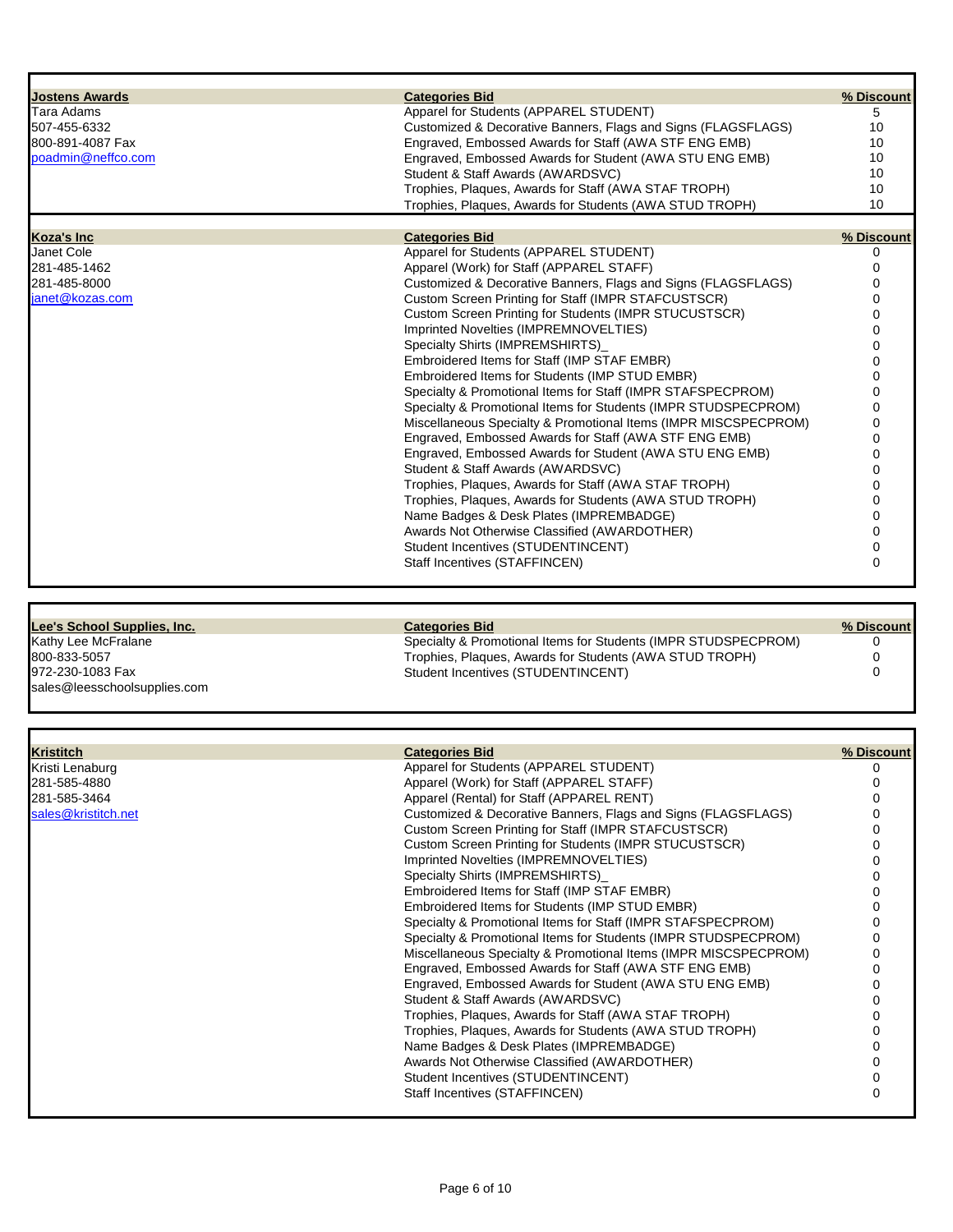| <b>Lumberjack Printing</b>   | <b>Categories Bid</b>                                                                                            | % Discount |
|------------------------------|------------------------------------------------------------------------------------------------------------------|------------|
| Derek Snyder                 | Apparel for Students (APPAREL STUDENT)                                                                           |            |
| 936-371-0188                 | Apparel (Rental) for Staff (APPAREL RENT)                                                                        |            |
|                              | Customized & Decorative Banners, Flags and Signs (FLAGSFLAGS)                                                    |            |
| derek@lumberjackprinting.com | Custom Screen Printing for Staff (IMPR STAFCUSTSCR)                                                              |            |
|                              | Custom Screen Printing for Students (IMPR STUCUSTSCR)                                                            |            |
|                              | Imprinted Novelties (IMPREMNOVELTIES)                                                                            |            |
|                              | Specialty Shirts (IMPREMSHIRTS)                                                                                  |            |
|                              | Embroidered Items for Staff (IMP STAF EMBR)                                                                      |            |
|                              | Embroidered Items for Students (IMP STUD EMBR)                                                                   |            |
|                              | Specialty & Promotional Items for Staff (IMPR STAFSPECPROM)                                                      |            |
|                              | Specialty & Promotional Items for Students (IMPR STUDSPECPROM)                                                   |            |
|                              | Miscellaneous Specialty & Promotional Items (IMPR MISCSPECPROM)                                                  |            |
|                              | Engraved, Embossed Awards for Staff (AWA STF ENG EMB)<br>Engraved, Embossed Awards for Student (AWA STU ENG EMB) |            |
|                              | Student & Staff Awards (AWARDSVC)                                                                                |            |
|                              | Trophies, Plagues, Awards for Staff (AWA STAF TROPH)                                                             |            |
|                              | Trophies, Plagues, Awards for Students (AWA STUD TROPH)                                                          |            |
|                              | Name Badges & Desk Plates (IMPREMBADGE)                                                                          |            |
|                              | Awards Not Otherwise Classified (AWARDOTHER)                                                                     |            |
|                              | Student Incentives (STUDENTINCENT)                                                                               |            |
|                              | Staff Incentives (STAFFINCEN)                                                                                    |            |
|                              |                                                                                                                  |            |

| <b>Make It Personal</b>                     | <b>Categories Bid</b>                                           | % Discount |
|---------------------------------------------|-----------------------------------------------------------------|------------|
| Patty Cox                                   | Apparel for Students (APPAREL STUDENT)                          |            |
| 281-585-2611                                | Apparel (Work) for Staff (APPAREL STAFF)                        |            |
| 281-331-9924 Fax                            | Apparel (Rental) for Staff (APPAREL RENT)                       |            |
| R3762@aol.com or bmhmipembroidery@yahoo.com | Customized & Decorative Banners, Flags and Signs (FLAGSFLAGS)   |            |
|                                             | Custom Screen Printing for Staff (IMPR STAFCUSTSCR)             |            |
|                                             | Custom Screen Printing for Students (IMPR STUCUSTSCR)           |            |
|                                             | Imprinted Novelties (IMPREMNOVELTIES)                           |            |
|                                             | Specialty Shirts (IMPREMSHIRTS)                                 |            |
|                                             | Embroidered Items for Staff (IMP STAF EMBR)                     |            |
|                                             | Embroidered Items for Students (IMP STUD EMBR)                  |            |
|                                             | Specialty & Promotional Items for Staff (IMPR STAFSPECPROM)     |            |
|                                             | Specialty & Promotional Items for Students (IMPR STUDSPECPROM)  |            |
|                                             | Miscellaneous Specialty & Promotional Items (IMPR MISCSPECPROM) |            |
|                                             | Engraved, Embossed Awards for Staff (AWA STF ENG EMB)           |            |
|                                             | Engraved, Embossed Awards for Student (AWA STU ENG EMB)         |            |
|                                             | Student & Staff Awards (AWARDSVC)                               |            |
|                                             | Trophies, Plaques, Awards for Staff (AWA STAF TROPH)            |            |
|                                             | Trophies, Plaques, Awards for Students (AWA STUD TROPH)         |            |
|                                             | Name Badges & Desk Plates (IMPREMBADGE)                         |            |
|                                             | Awards Not Otherwise Classified (AWARDOTHER)                    |            |
|                                             | Student Incentives (STUDENTINCENT)                              |            |
|                                             | Staff Incentives (STAFFINCEN)                                   |            |
|                                             |                                                                 |            |

| <b>Music in Motion</b> | <b>Categories Bid</b>                                   | % Discount |
|------------------------|---------------------------------------------------------|------------|
| Customer Service Dept  | Engraved, Embossed Awards for Student (AWA STU ENG EMB) |            |
| 800-445-0649           | Trophies, Plagues, Awards for Students (AWA STUD TROPH) |            |
| 866-943-8906 Fax       | Awards Not Otherwise Classified (AWARDOTHER)            |            |
| orders@musicmotion.com | Student Incentives (STUDENTINCENT)                      |            |
|                        |                                                         |            |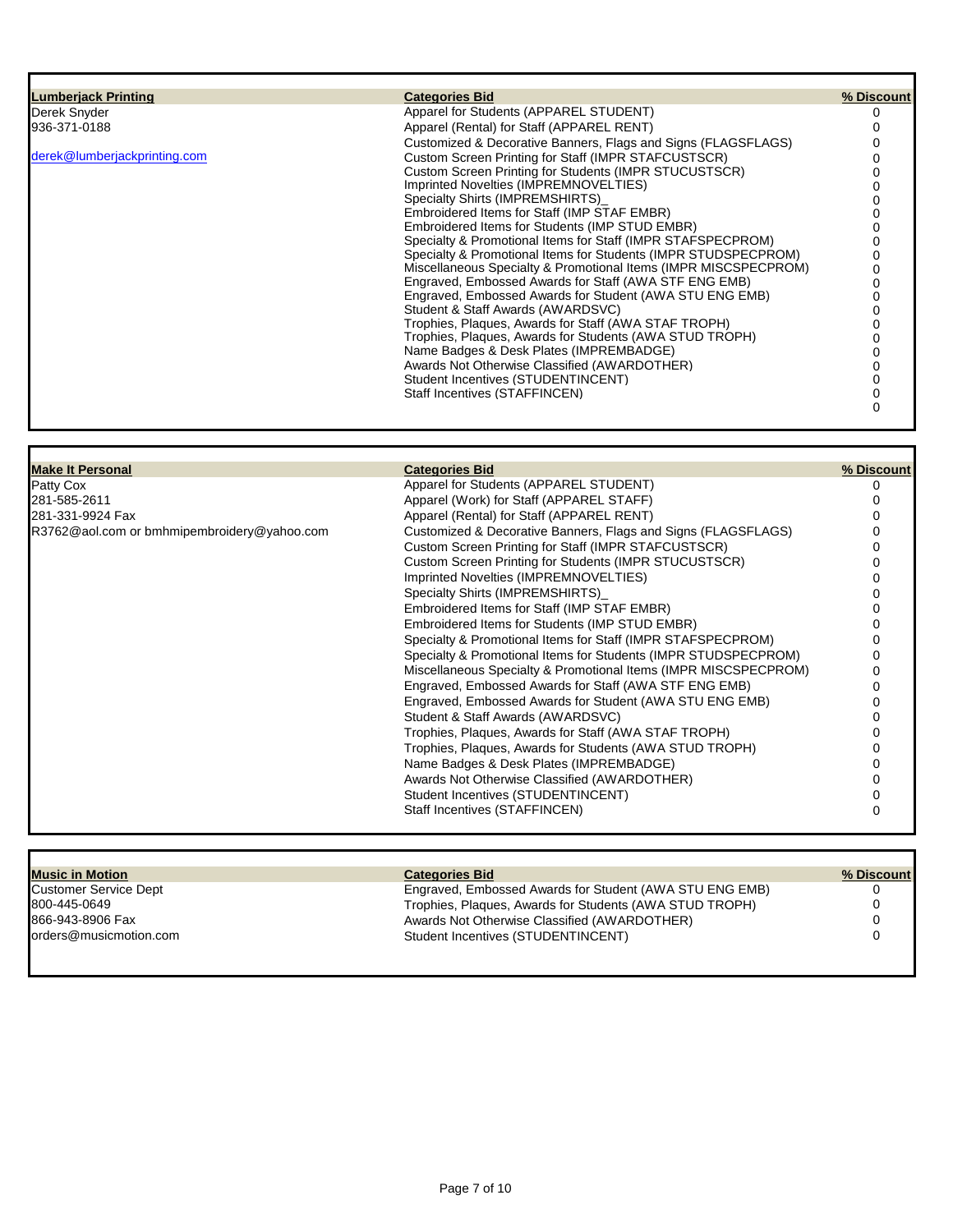| PepWear, LLC                     | <b>Categories Bid</b>                                           | % Discount |
|----------------------------------|-----------------------------------------------------------------|------------|
| <b>Michelle Pwens</b>            | Apparel for Students (APPAREL STUDENT)                          | 0          |
| 972-638-9020                     | Apparel (Work) for Staff (APPAREL STAFF)                        | 0          |
| 972-637-1429                     | Customized & Decorative Banners, Flags and Signs (FLAGSFLAGS)   | $\Omega$   |
| michelle@pepwear.com             | Custom Screen Printing for Staff (IMPR STAFCUSTSCR)             | $\Omega$   |
|                                  | Custom Screen Printing for Students (IMPR STUCUSTSCR)           | 0          |
|                                  | Imprinted Novelties (IMPREMNOVELTIES)                           | $\Omega$   |
|                                  | Embroidered Items for Students (IMP STUD EMBR)                  | $\Omega$   |
|                                  | Specialty & Promotional Items for Staff (IMPR STAFSPECPROM)     |            |
|                                  |                                                                 | 0          |
|                                  | Specialty & Promotional Items for Students (IMPR STUDSPECPROM)  | $\Omega$   |
|                                  | Miscellaneous Specialty & Promotional Items (IMPR MISCSPECPROM) | $\Omega$   |
|                                  | Student & Staff Awards (AWARDSVC)                               | 0          |
|                                  | Trophies, Plaques, Awards for Staff (AWA STAF TROPH)            | $\Omega$   |
|                                  | Trophies, Plaques, Awards for Students (AWA STUD TROPH)         | 0          |
|                                  | Name Badges & Desk Plates (IMPREMBADGE)                         | $\Omega$   |
|                                  |                                                                 |            |
| <b>Positive Promotions, Inc.</b> | <b>Categories Bid</b>                                           | % Discount |
| Luke Marchese                    | Apparel for Students (APPAREL STUDENT)                          | 5          |
| 877-258-1225                     | Apparel (Work) for Staff (APPAREL STAFF)                        | 5          |
| 877-258-1226 Fax                 | Apparel (Rental) for Staff (APPAREL RENT)                       | 5          |
| bids@positivepromotions.com      | Customized & Decorative Banners, Flags and Signs (FLAGSFLAGS)   | 5          |
|                                  | Custom Screen Printing for Staff (IMPR STAFCUSTSCR)             | 5          |
|                                  | Custom Screen Printing for Students (IMPR STUCUSTSCR)           | 5          |
|                                  | Imprinted Novelties (IMPREMNOVELTIES)                           | 5          |
|                                  | Specialty Shirts (IMPREMSHIRTS)                                 | 5          |
|                                  | Embroidered Items for Staff (IMP STAF EMBR)                     | 5          |
|                                  | Embroidered Items for Students (IMP STUD EMBR)                  | 5          |
|                                  | Specialty & Promotional Items for Staff (IMPR STAFSPECPROM)     | 5          |
|                                  | Specialty & Promotional Items for Students (IMPR STUDSPECPROM)  | 5          |
|                                  | Miscellaneous Specialty & Promotional Items (IMPR MISCSPECPROM) | 5          |
|                                  | Engraved, Embossed Awards for Staff (AWA STF ENG EMB)           | 5          |
|                                  |                                                                 |            |
|                                  | Engraved, Embossed Awards for Student (AWA STU ENG EMB)         | 5          |
|                                  | Student & Staff Awards (AWARDSVC)                               | 5          |
|                                  | Trophies, Plaques, Awards for Staff (AWA STAF TROPH)            | 5          |
|                                  | Trophies, Plaques, Awards for Students (AWA STUD TROPH)         | 5          |
|                                  | Name Badges & Desk Plates (IMPREMBADGE)                         | 5          |
|                                  | Awards Not Otherwise Classified (AWARDOTHER)                    | 5          |
|                                  | Student Incentives (STUDENTINCENT)                              | 5          |
|                                  | Staff Incentives (STAFFINCEN)                                   | 5          |
|                                  |                                                                 |            |
| Sign Champ Inc.                  | <b>Categories Bid</b>                                           | % Discount |
| Casey Baillio                    | Customized & Decorative Banners, Flags and Signs (FLAGSFLAGS)   | $\Omega$   |
| 281-297-8087                     |                                                                 |            |
| 281-297-8094                     |                                                                 |            |
| cbaillio@signchamp.com           |                                                                 |            |
|                                  |                                                                 |            |
| <b>SignWay Corporation</b>       | <b>Categories Bid</b>                                           | % Discount |
| <b>Eleazar Rios</b>              | Customized & Decorative Banners, Flags and Signs (FLAGSFLAGS)   | 10         |
| 281-990-5478                     | Custom Screen Printing for Staff (IMPR STAFCUSTSCR)             | 10         |
|                                  |                                                                 |            |

| IEleazar Rios     |  |
|-------------------|--|
| 281-990-5478      |  |
| l281-331-0154 Fax |  |
| signway@att.net   |  |

| Customized & Decorative Banners, Flags and Signs (FLAGSFLAGS)<br>Eleazar Rios | 10 |
|-------------------------------------------------------------------------------|----|
|                                                                               |    |
| Custom Screen Printing for Staff (IMPR STAFCUSTSCR)<br>281-990-5478           | 10 |
| Custom Screen Printing for Students (IMPR STUCUSTSCR)<br>281-331-0154 Fax     | 10 |
| Imprinted Novelties (IMPREMNOVELTIES)<br>signway@att.net                      | 10 |
| Specialty Shirts (IMPREMSHIRTS)                                               | 10 |
| Specialty & Promotional Items for Students (IMPR STUDSPECPROM)                | 10 |
| Miscellaneous Specialty & Promotional Items (IMPR MISCSPECPROM)               | 10 |
| Engraved, Embossed Awards for Staff (AWA STF ENG EMB)                         | 10 |
| Engraved, Embossed Awards for Student (AWA STU ENG EMB)                       | 10 |
| Student & Staff Awards (AWARDSVC)                                             | 10 |
| Trophies, Plaques, Awards for Staff (AWA STAF TROPH)                          | 10 |
| Trophies, Plagues, Awards for Students (AWA STUD TROPH)                       | 10 |
| Name Badges & Desk Plates (IMPREMBADGE)                                       | 10 |
| Awards Not Otherwise Classified (AWARDOTHER)                                  | 10 |
|                                                                               | 10 |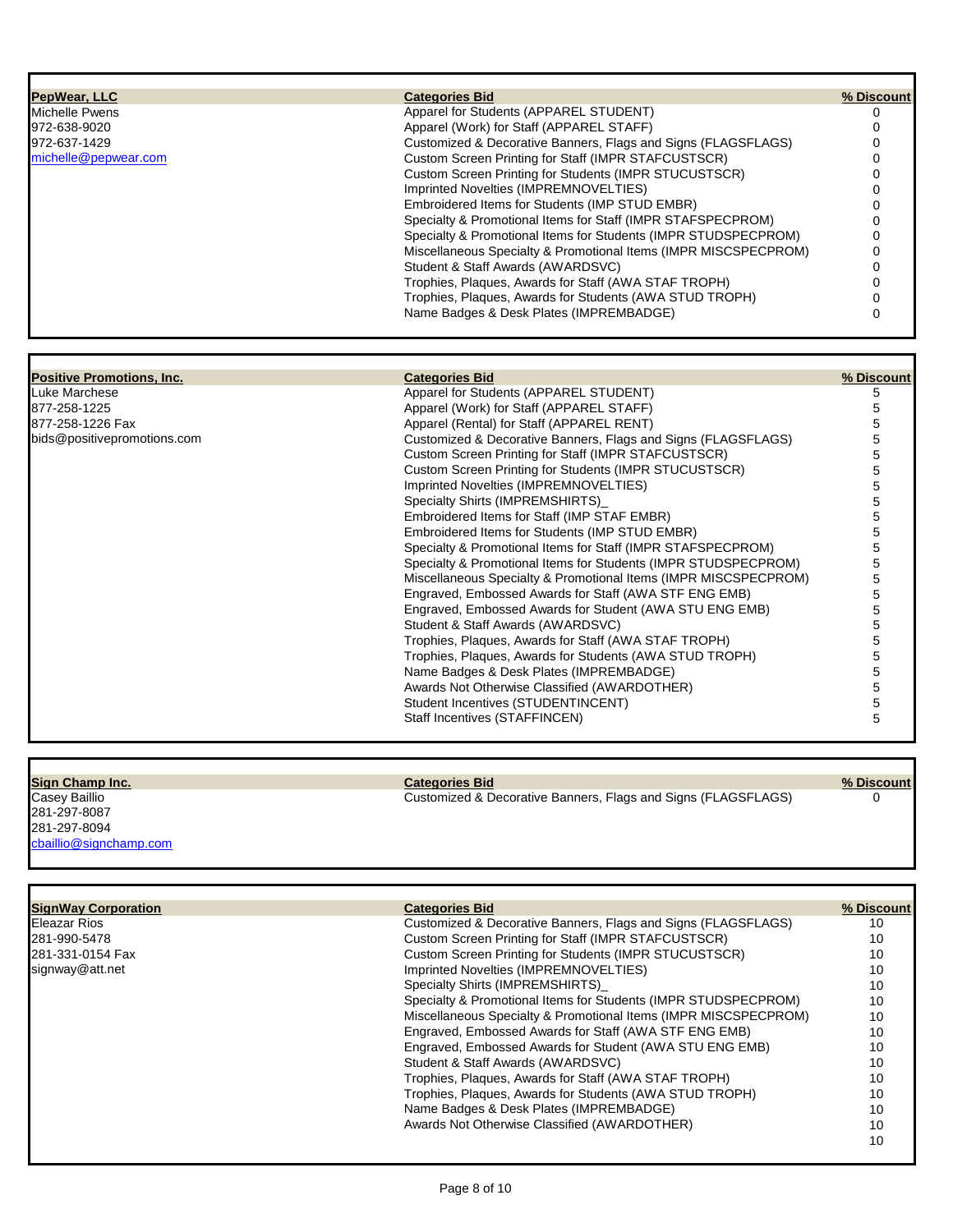| <b>Sunline Products</b>   | <b>Categories Bid</b>                                           | % Discount |
|---------------------------|-----------------------------------------------------------------|------------|
| <b>Scott Carr</b>         | Apparel for Students (APPAREL STUDENT)                          |            |
| 281-398-6655              | Apparel (Work) for Staff (APPAREL STAFF)                        |            |
| 281-398-6650              | Apparel (Rental) for Staff (APPAREL RENT)                       |            |
| scott@sunlineproducts.com | Customized & Decorative Banners, Flags and Signs (FLAGSFLAGS)   |            |
|                           | Custom Screen Printing for Staff (IMPR STAFCUSTSCR)             |            |
|                           | Custom Screen Printing for Students (IMPR STUCUSTSCR)           |            |
|                           | Imprinted Novelties (IMPREMNOVELTIES)                           |            |
|                           | Specialty Shirts (IMPREMSHIRTS)                                 |            |
|                           | Embroidered Items for Staff (IMP STAF EMBR)                     |            |
|                           | Embroidered Items for Students (IMP STUD EMBR)                  |            |
|                           | Specialty & Promotional Items for Staff (IMPR STAFSPECPROM)     |            |
|                           | Specialty & Promotional Items for Students (IMPR STUDSPECPROM)  |            |
|                           | Miscellaneous Specialty & Promotional Items (IMPR MISCSPECPROM) |            |
|                           | Engraved, Embossed Awards for Staff (AWA STF ENG EMB)           |            |
|                           | Engraved, Embossed Awards for Student (AWA STU ENG EMB)         |            |
|                           | Student & Staff Awards (AWARDSVC)                               |            |
|                           | Trophies, Plaques, Awards for Staff (AWA STAF TROPH)            |            |
|                           | Trophies, Plaques, Awards for Students (AWA STUD TROPH)         |            |
|                           | Name Badges & Desk Plates (IMPREMBADGE)                         |            |
|                           | Awards Not Otherwise Classified (AWARDOTHER)                    |            |
|                           | Student Incentives (STUDENTINCENT)                              |            |
|                           | Staff Incentives (STAFFINCEN)                                   |            |

| <b>Super Trophies</b>    | <b>Categories Bid</b>                                           | % Discount |
|--------------------------|-----------------------------------------------------------------|------------|
| Tammy Lewis              | Apparel for Students (APPAREL STUDENT)                          |            |
| 281-689-5677             | Apparel (Work) for Staff (APPAREL STAFF)                        |            |
|                          | Apparel (Rental) for Staff (APPAREL RENT)                       |            |
| orders@supertrophies.net | Customized & Decorative Banners, Flags and Signs (FLAGSFLAGS)   |            |
|                          | Custom Screen Printing for Staff (IMPR STAFCUSTSCR)             |            |
|                          | Custom Screen Printing for Students (IMPR STUCUSTSCR)           |            |
|                          | Imprinted Novelties (IMPREMNOVELTIES)                           |            |
|                          | Specialty Shirts (IMPREMSHIRTS)                                 |            |
|                          | Embroidered Items for Staff (IMP STAF EMBR)                     |            |
|                          | Embroidered Items for Students (IMP STUD EMBR)                  |            |
|                          | Specialty & Promotional Items for Staff (IMPR STAFSPECPROM)     |            |
|                          | Specialty & Promotional Items for Students (IMPR STUDSPECPROM)  |            |
|                          | Miscellaneous Specialty & Promotional Items (IMPR MISCSPECPROM) |            |
|                          | Engraved, Embossed Awards for Staff (AWA STF ENG EMB)           |            |
|                          | Engraved, Embossed Awards for Student (AWA STU ENG EMB)         |            |
|                          | Student & Staff Awards (AWARDSVC)                               |            |
|                          | Trophies, Plaques, Awards for Staff (AWA STAF TROPH)            |            |
|                          | Trophies, Plaques, Awards for Students (AWA STUD TROPH)         |            |
|                          | Name Badges & Desk Plates (IMPREMBADGE)                         |            |
|                          | Awards Not Otherwise Classified (AWARDOTHER)                    |            |
|                          | Student Incentives (STUDENTINCENT)                              |            |
|                          | Staff Incentives (STAFFINCEN)                                   |            |
|                          |                                                                 |            |

| The Master Teacher     | <b>Categories Bid</b>                                           | % Discount |
|------------------------|-----------------------------------------------------------------|------------|
| Angelika Patterson     | Apparel for Students (APPAREL STUDENT)                          |            |
| 800-669-9633 ext. 308  | Apparel (Work) for Staff (APPAREL STAFF)                        |            |
| 800-669-1132 Fax       | Apparel (Rental) for Staff (APPAREL RENT)                       |            |
| bids@masterteacher.com | Customized & Decorative Banners, Flags and Signs (FLAGSFLAGS)   |            |
|                        | Imprinted Novelties (IMPREMNOVELTIES)                           |            |
|                        | Specialty Shirts (IMPREMSHIRTS)                                 |            |
|                        | Specialty & Promotional Items for Staff (IMPR STAFSPECPROM)     |            |
|                        | Specialty & Promotional Items for Students (IMPR STUDSPECPROM)  |            |
|                        | Miscellaneous Specialty & Promotional Items (IMPR MISCSPECPROM) |            |
|                        | Engraved, Embossed Awards for Staff (AWA STF ENG EMB)           |            |
|                        | Engraved, Embossed Awards for Student (AWA STU ENG EMB)         |            |
|                        | Student & Staff Awards (AWARDSVC)                               |            |
|                        | Trophies, Plaques, Awards for Staff (AWA STAF TROPH)            |            |
|                        | Trophies, Plaques, Awards for Students (AWA STUD TROPH)         |            |
|                        | Name Badges & Desk Plates (IMPREMBADGE)                         |            |
|                        | Awards Not Otherwise Classified (AWARDOTHER)                    |            |
|                        | Student Incentives (STUDENTINCENT)                              |            |
|                        | Staff Incentives (STAFFINCEN)                                   |            |

Page 9 of 10